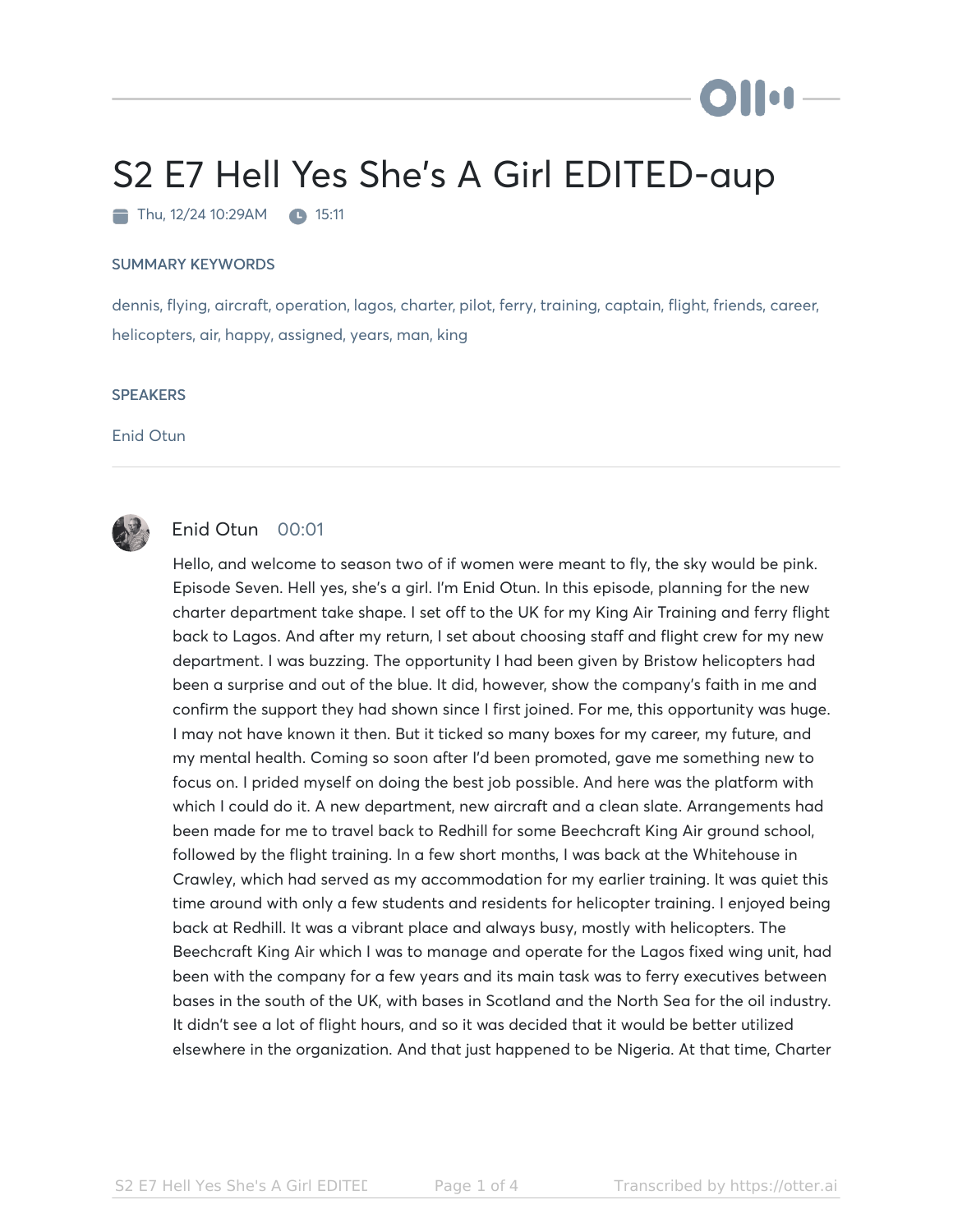operations were beginning to grow in the industry, and for the most part utilized executive jets like the Hawker Siddeley HS125 in country. Even bristows had one, although that was designed for ferrying executives internationally from the UK. Whichever way you looked at it, the time was ripe to expand operations outside of just the oil industry, and look to harness lucrative new contracts in other industries across the region. I started my ground school in the same classroom, as I'd been in for my Rolls Royce jet engine training course. As I entered the building, I experienced a moment of confusion followed by surprise and recognition. My official company picture had joined the ranks of the cadet pilots who had passed through the training academy over the years. And it took me a while to recognize myself. My beaming round face stared back at me as I walked down the entrance corridor to the facility. It was a bit surreal. My course lasted just under a week and was intense. This was followed by a series of training flights on the actual aircraft instead of a flight simulator. Our training area would be West into Wales, with our temporary base at Cardiff airport. One of my most memorable sessions would be practicing emergency descents from 30,000 feet simulating depressurization. This consisted of steps to get the aircraft to a safe breathable altitude, should your cabin pressurization fail. Pilots have to be able to grab their quick don oxygen masks in order to make sure that they could breathe sufficiently well in order to get the aircraft to a safe altitude. The masks were designed to be above and behind the pilot seat, so that with one hand you could slip the mask over your face and breathe normally. Even under training, it was exhilarating. Everything needed to flow in the correct order, with the final act of pushing the nose down to establish a fast and steep descent to 10,000 feet. Just as a completely unecessary aside, now that I'm a retired pilot, the only quick don I do these days is from my work clothes into what my wife calls leisure wear at around 6:30pm every evening. I comically pretend to sound a klaxon and call, to no one in particular,' It's leisure wear time, quick don please'. So amusing. You can take the pilot out of the cockpit, but you can't take the cockpit out of the pilot, I guess. Anyway, with four days of full on training completed, the flight test for my type rating was conducted and I passed. In a few days, we would be headed for home, ferrying the aircraft back to Lagos. Back in Redhill, I had a couple of days to help get the aircraft ready for its ferry flight. There would be three pilots assigned including myself, and the rear of the aircraft was filled with spare parts and supplies for our Nigerian operation. Our route would take us via Alicante in Spain, Tamanrassett in Algeria, and on to Lagos with a fuel stop in Niamey. The flight was uneventful, and I managed to acquire a good amount of left hand seat command time in preparation for my new assignment. I hit the ground running on my return. Whilst I was tasked with setting up the new operation. I was also rostered for duty on the twin otters. It would be a very packed few months, as I also had to set up an office as well as a charter team. One of the best highlights of this process was the opportunity to fly the King Air with one of our most senior captains, Captain Dennis Stoten. Dennis was a tall man standing just over six foot. He was rapidly approaching retirement and had been assigned to the King Air operation with a wealth of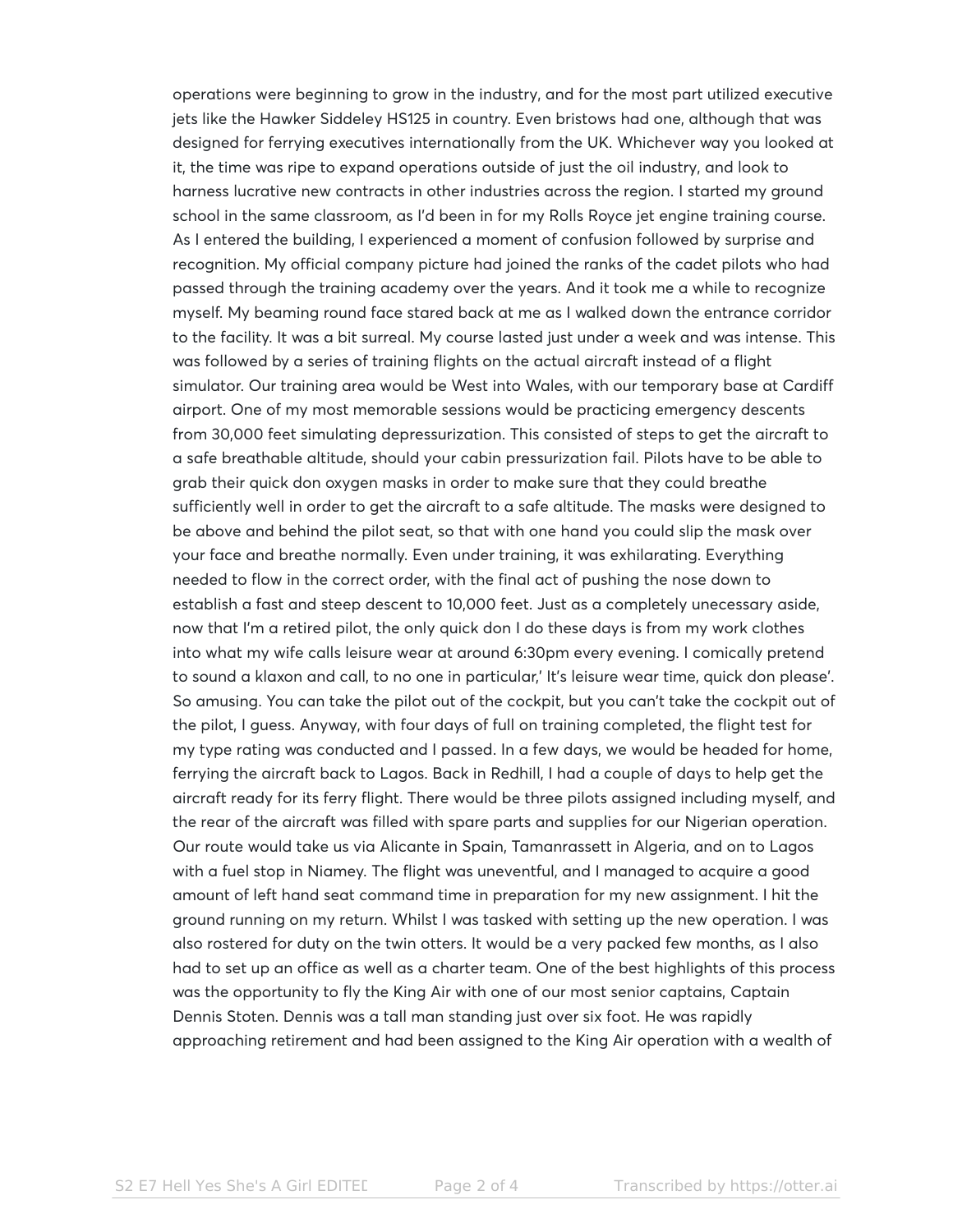experience on the aircraft. I admired Dennis and we were to become close friends. He was a legend to us and had had the most enviable career. He was one of the humblest men I've ever known, and the times that I spent in his company were never dull. He taught me so much about the Twin Otter, and in the following few months, he would teach me so much about the King Air and flying in general. Dennis had been bitten by the flying bug very early on in life and had flown pretty much anything worth flying. He was also the perfect, suave gentlemen from a different era. His antics off duty, were just as interesting as his antics on duty. He lived every minute of life as an aviator. He had flown for many years with British Airways and this was the airline that he had left in order to fly out his twilight years with bristows. He was widely traveled as you would expect and had spent many many years on the Indian and African continents. He once recounted a story to me when he flew B747's, about a hard, nosewheel landing in Hong Kong, which had resulted in substantial damage. He had been assigned to fly out there with an engineering team to have the damage repaired, and ferry the aircraft back to the UK. This event at the time had apparently cost the company in excess of \$1 million dollars, and they were not happy. His aviation knowledge was extensive, and he was the most excellent teacher. The time spent flying with him was precious and made me a better pilot. The time spent with him off duty was equally special, as he would regale me with the stories of his misspent youth and shenanigans as a young man. Dennis had dated some of the world's most famous women, actresses and the like in years gone by, and was revered as a dashing young captain. I can just imagine him in days gone by actually, appearing in the passenger cabin of his British Airways Boeing 747 and greeting the passengers. He would have made all the ladies swoon and all men jealous. I even remember a story about Sophia Loren....!!!! Ever the gentleman to the end though, he never divulged secrets, and many a time I had to work it out for myself. Having Dennis as a senior Captain in the new charter operation was the biggest coup yet. I can't say my life as a pilot was ever as glamorous as Dennis's, although it was certainly eventful. But it was great fun to live vicariously through his colorful stories. I would go on to learn so much more from this amazing man, and as a colleague and friend, I would always remain devoted and thankful to him. In the initial stages of the launch of our new operation, Shell Oil would be our first customer for their executive flights. They liked the idea of having an additional aircraft at their disposal, albeit shared with other customers. At the start, we had a number of high profile customers, driven by our current contracts and safety records, Shell, Ashland Oil and Coca-Cola to name just a few. I flew my first 100 hours with Dennis around the country. As a senior Captain nearing retirement, he had to be crewed with another Captain, and I was so glad that this would be me. I could think of no better team, as we navigated the early stages of this exciting assignment. Dennis was happy to take everything at a slower pace, and leave me to do the bulk of the work. There would be nothing more satisfying than learning from the master. And as he once said to me, "I get to stay in luxurious hotels, whilst accompanying and supporting a most wonderfully competent Captain and friend".